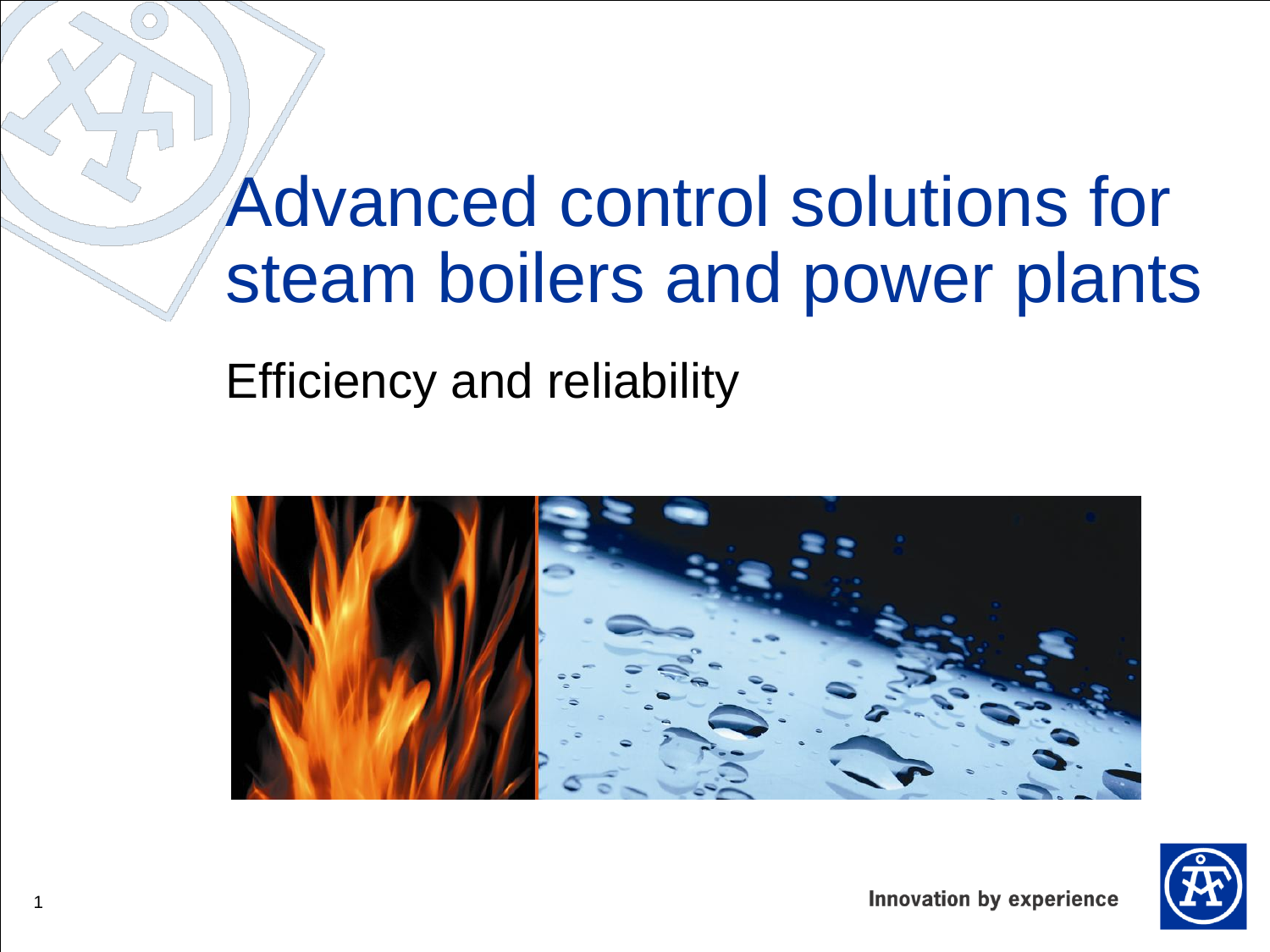## Difficulties with conventional solutions:

- Boiler is a highly interactive process
	- Example steam temperature control
- **Process changes / disturbances** 
	- Slow (eg slagging...)
	- Fast (eg fuel heat value, failures...)
	- Load changes
- **Slow asymmetric dynamics of boiler** 
	- Firing disturbances:  $O2\rightarrow$  Temperatures  $\rightarrow$  Pressure &  $Flow \rightarrow$  Electric power
	- Response depends on load level and fuel quality

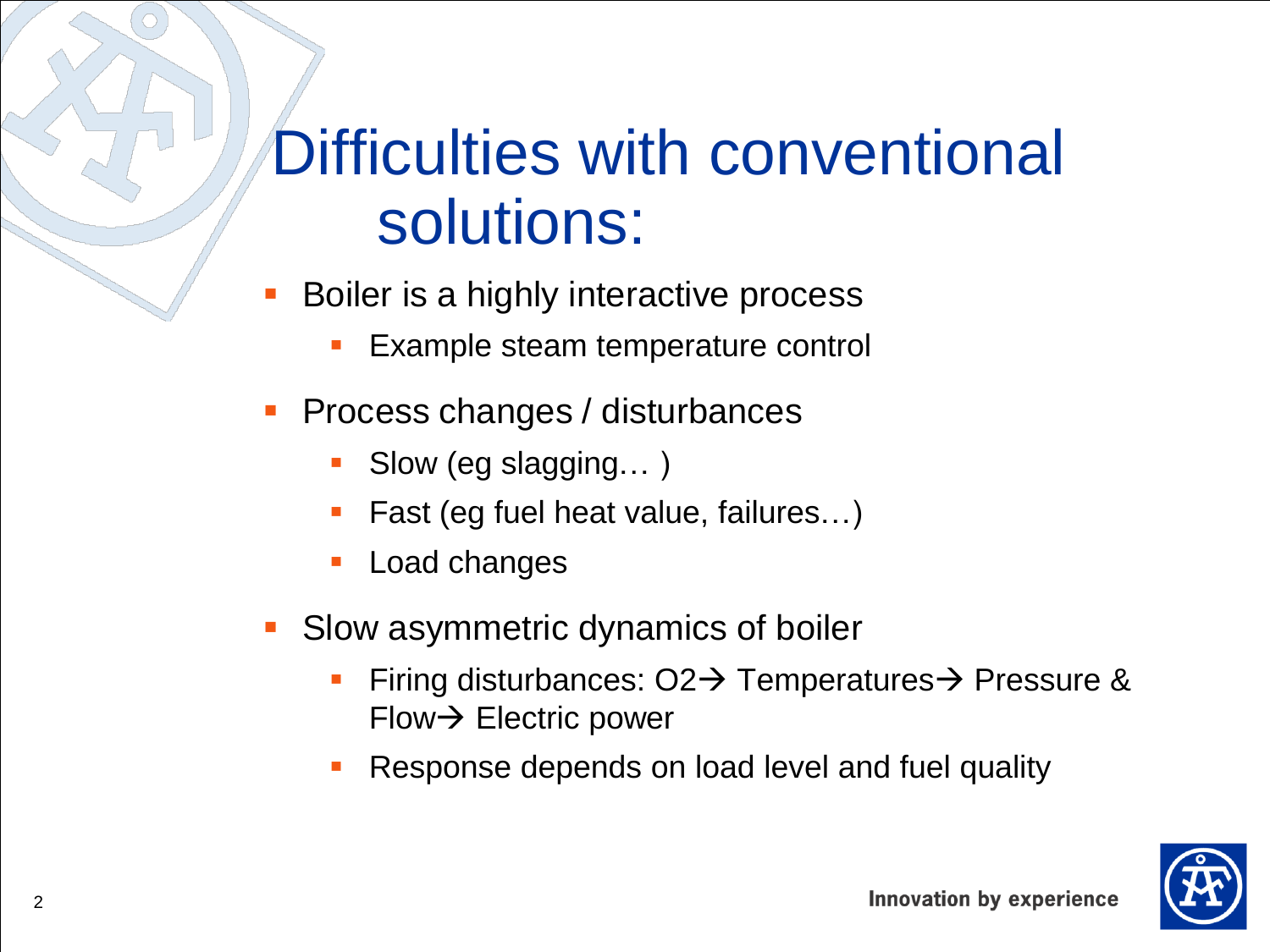## Why go advanced?

- The complex boiler process can be **optimized**.
	- **Stabilize the process**
	- **Cut down the margins**

#### **Impact on**

- Utilization rate
- **Utilization degree**
- **Efficiency**
- Own consumption of electric power
- **Maintenance**
- **Emissions**

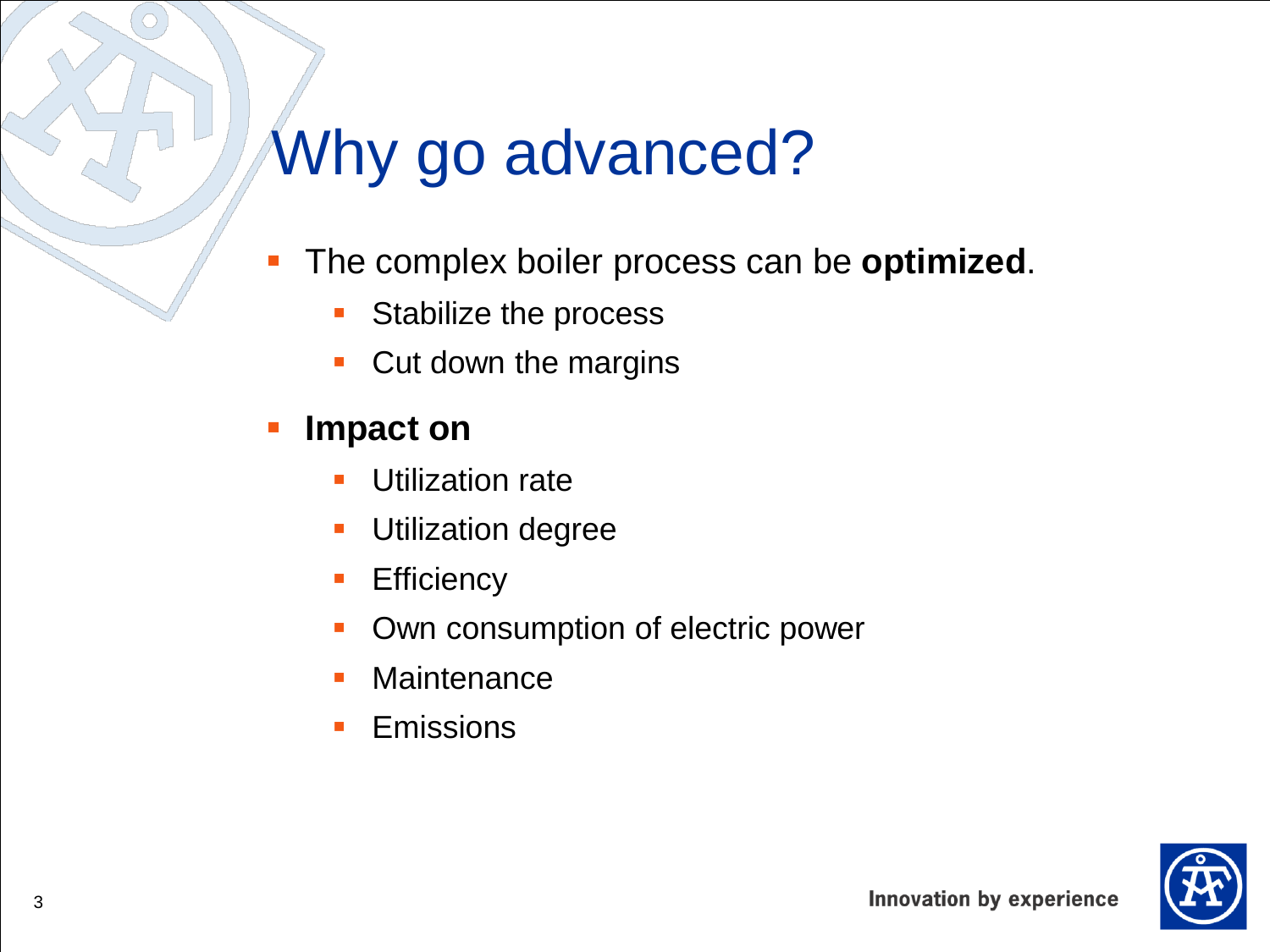# ÅF's solution: Balance+

Advanced control solution for steam boilers

- Differs from conventional solutions
- Self-learning calculation models
- Concepts for drum and once through boilers
	- Interactions between control loops into consideration
- Proven, patented technology



ÅF APC (advanced process control)

 We know: Process, control, instrumentation and measurement technologies, development of automation systems making it all possible.

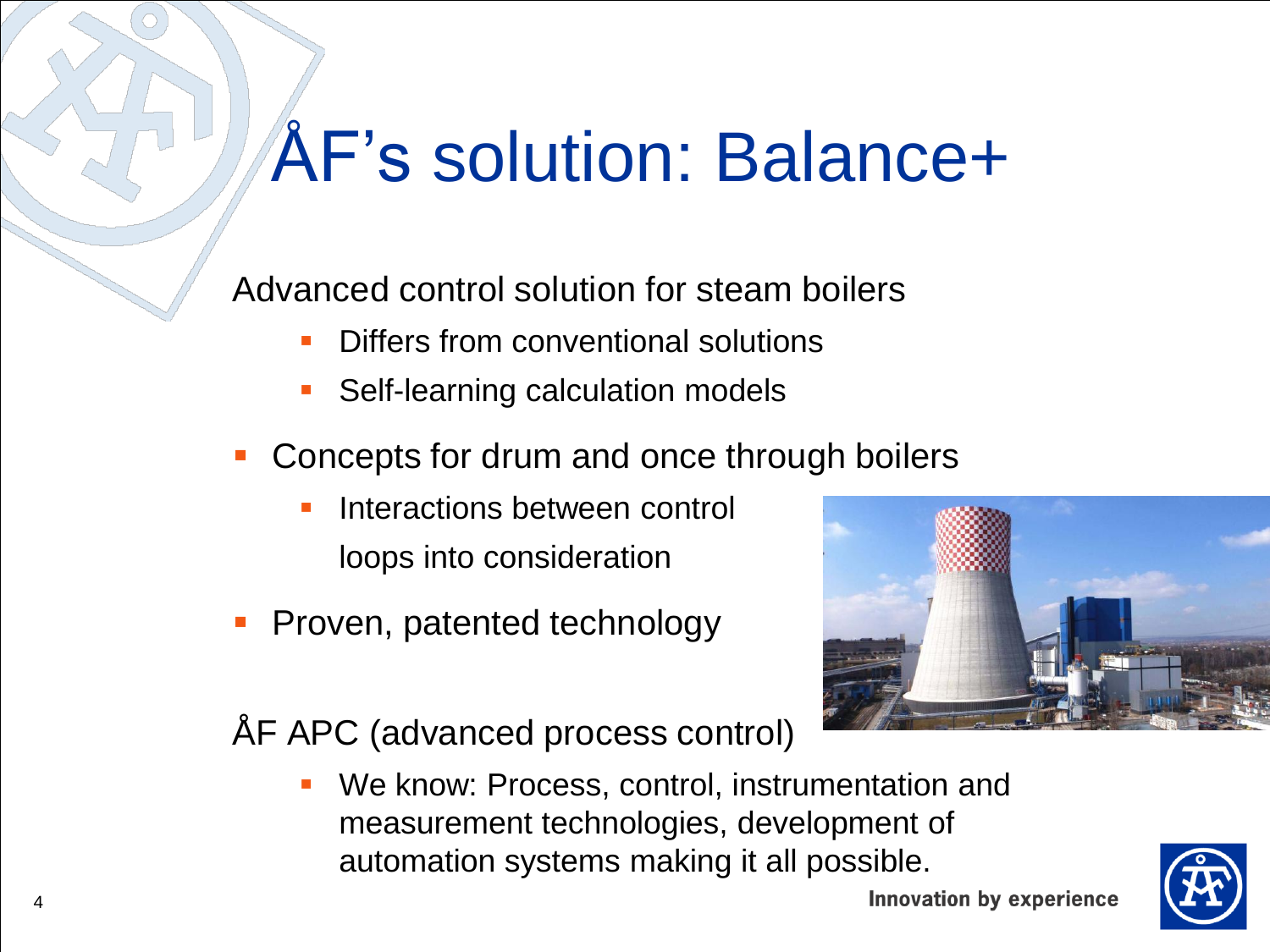# Balance+ How?

- Concept uses process based adaptive calculation models
- Calculation models are based on available auxiliary measurements and previous behaviour of process.
	- $\rightarrow$  "Real-time" control also to slow variables
	- $\rightarrow$  Disturbances can be compensated before they are shown in the controlled variable
	- $\rightarrow$  Reduction of over and undershoot in control
	- $\rightarrow$  Models adapt to process changes
	- $\rightarrow$  "Tuning parameters" can be defined from process values before commissioning

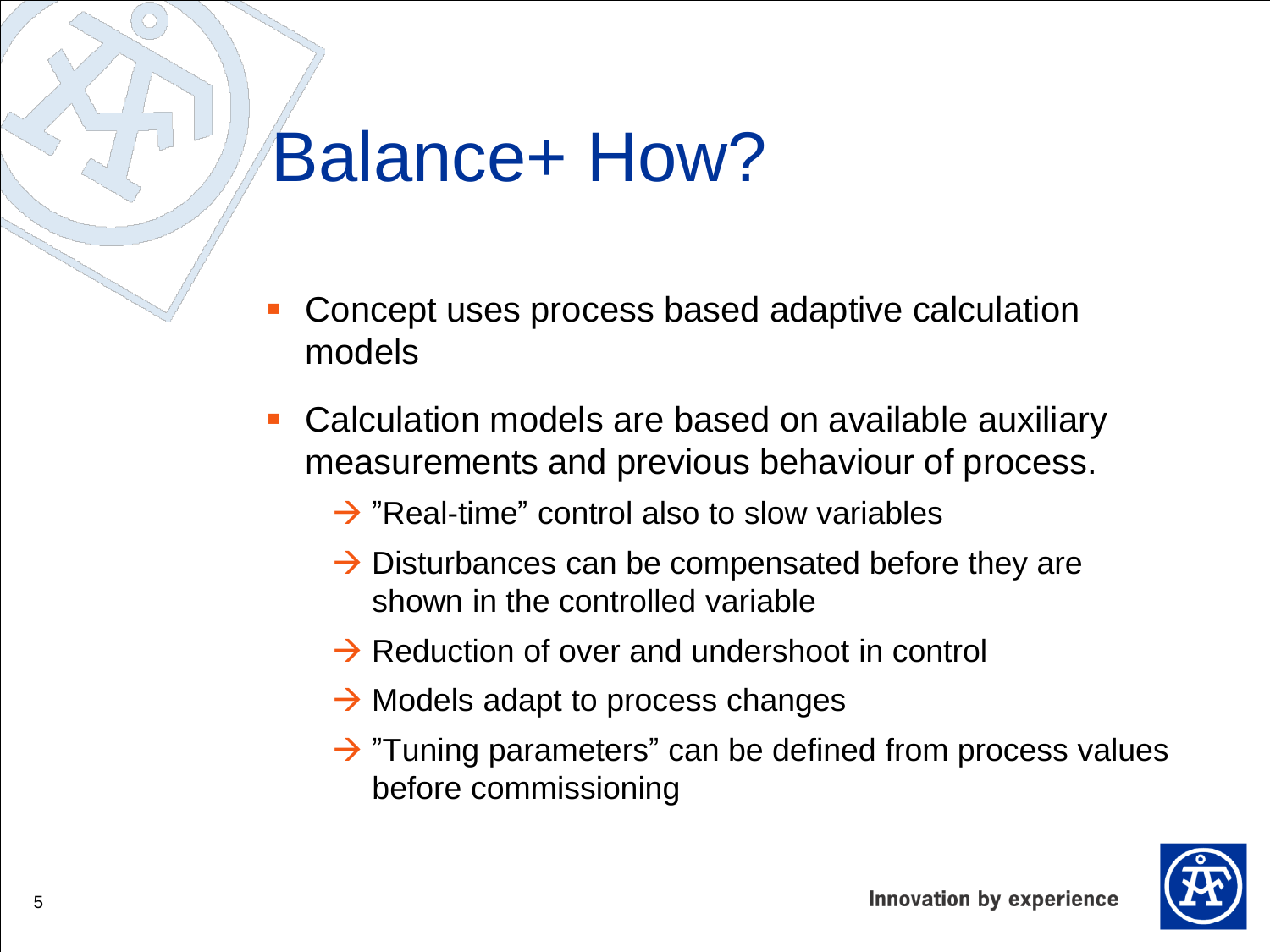# Balance+ How?

### Balance+ calculation model



#### Conventional feedback PI-control



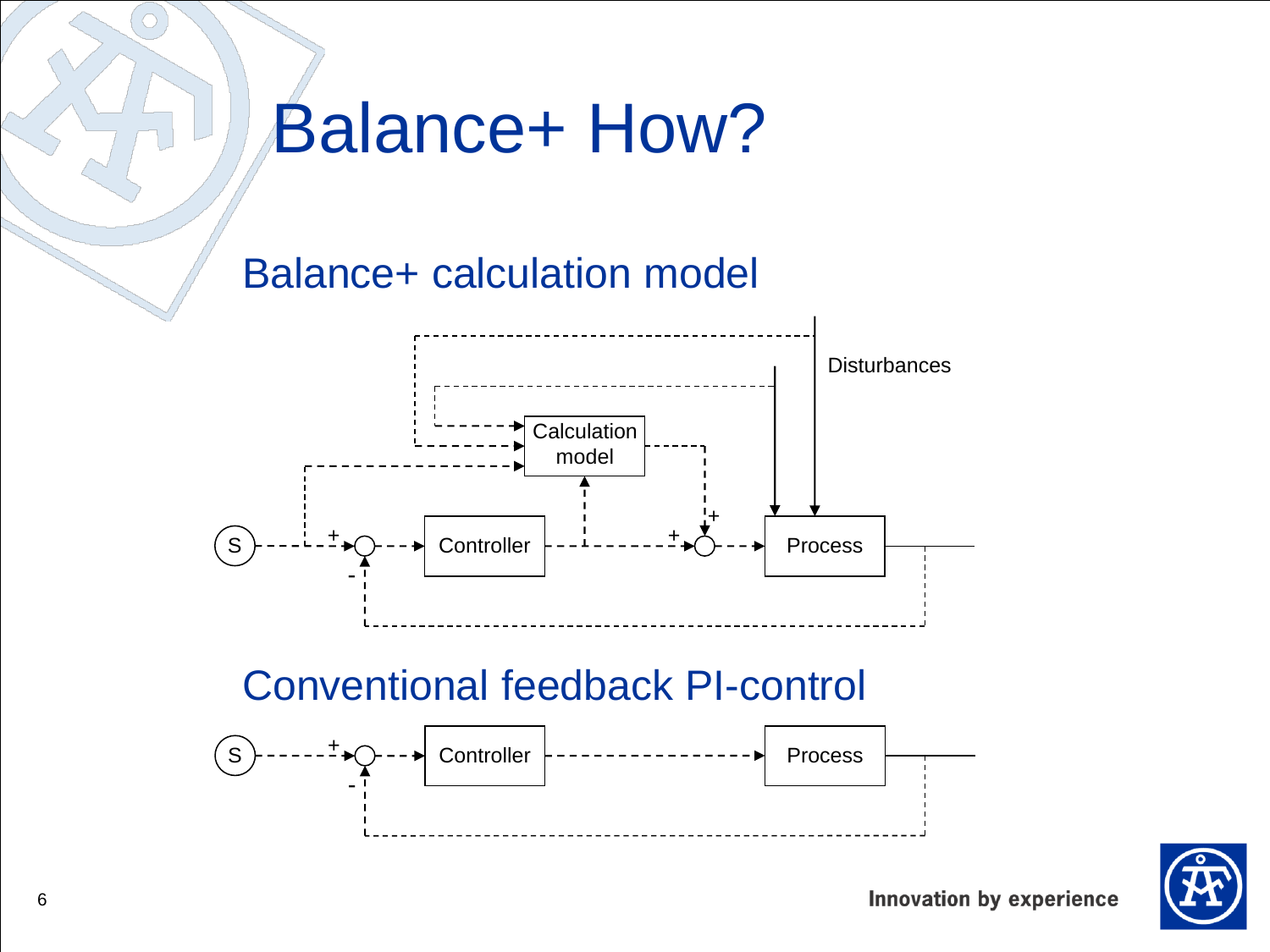## Balance+ How?



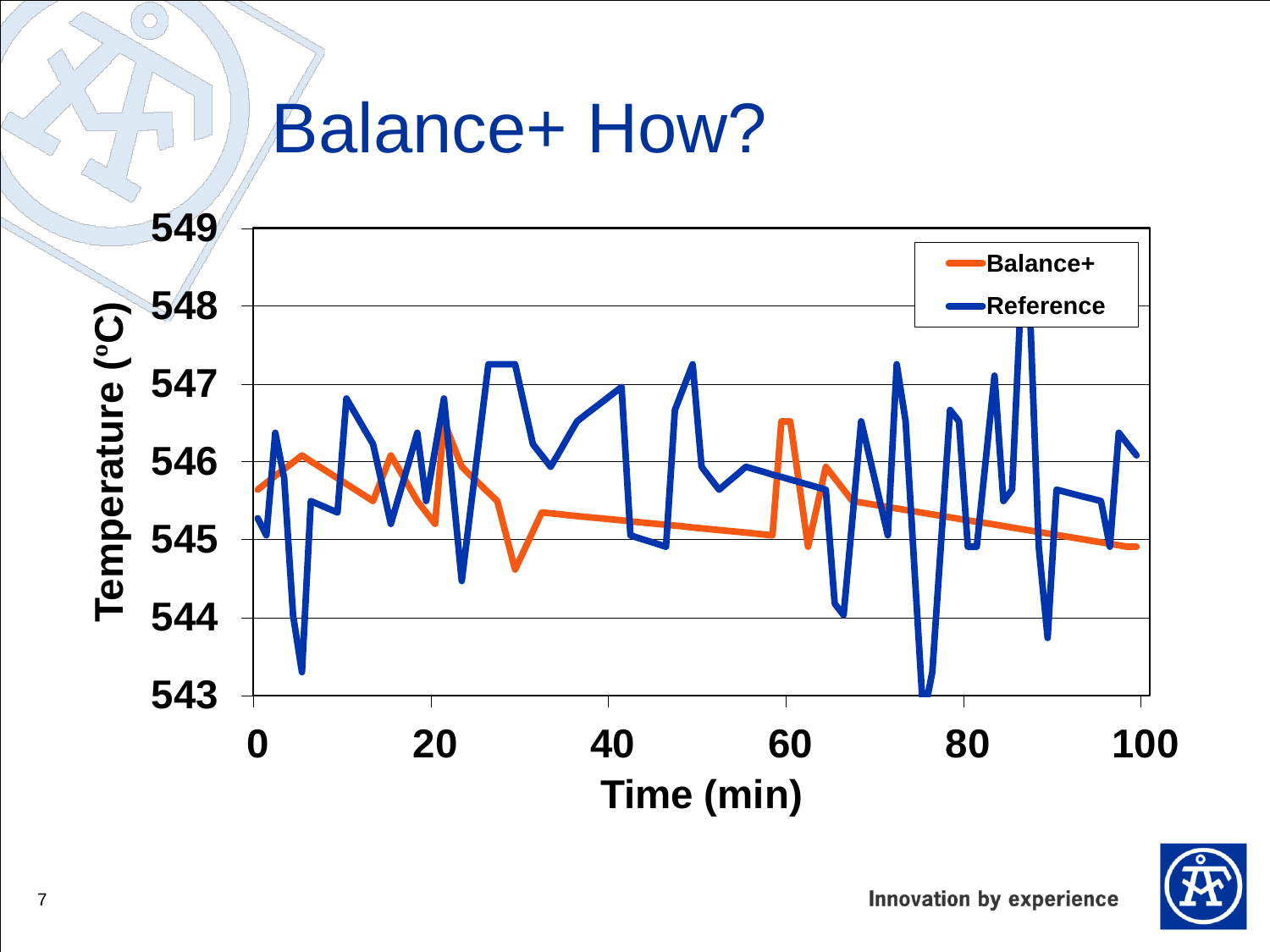## Benefits with better performance

- Utilization rate
	- Reduced downtime due to less actuator failures
	- **Less stress to heat exchangers and masonry**
	- Reduction of safety interlocking
- **Utilization degree** 
	- **Nore accurate control**
	- Boiler can operate closer to designed maximum parameters (pressure, temperature, excess oxygen…)
- **Efficiency** 
	- Less over and undershoot in combustion control
	- Higher steam temperature, Lower O2 content of the flue gases

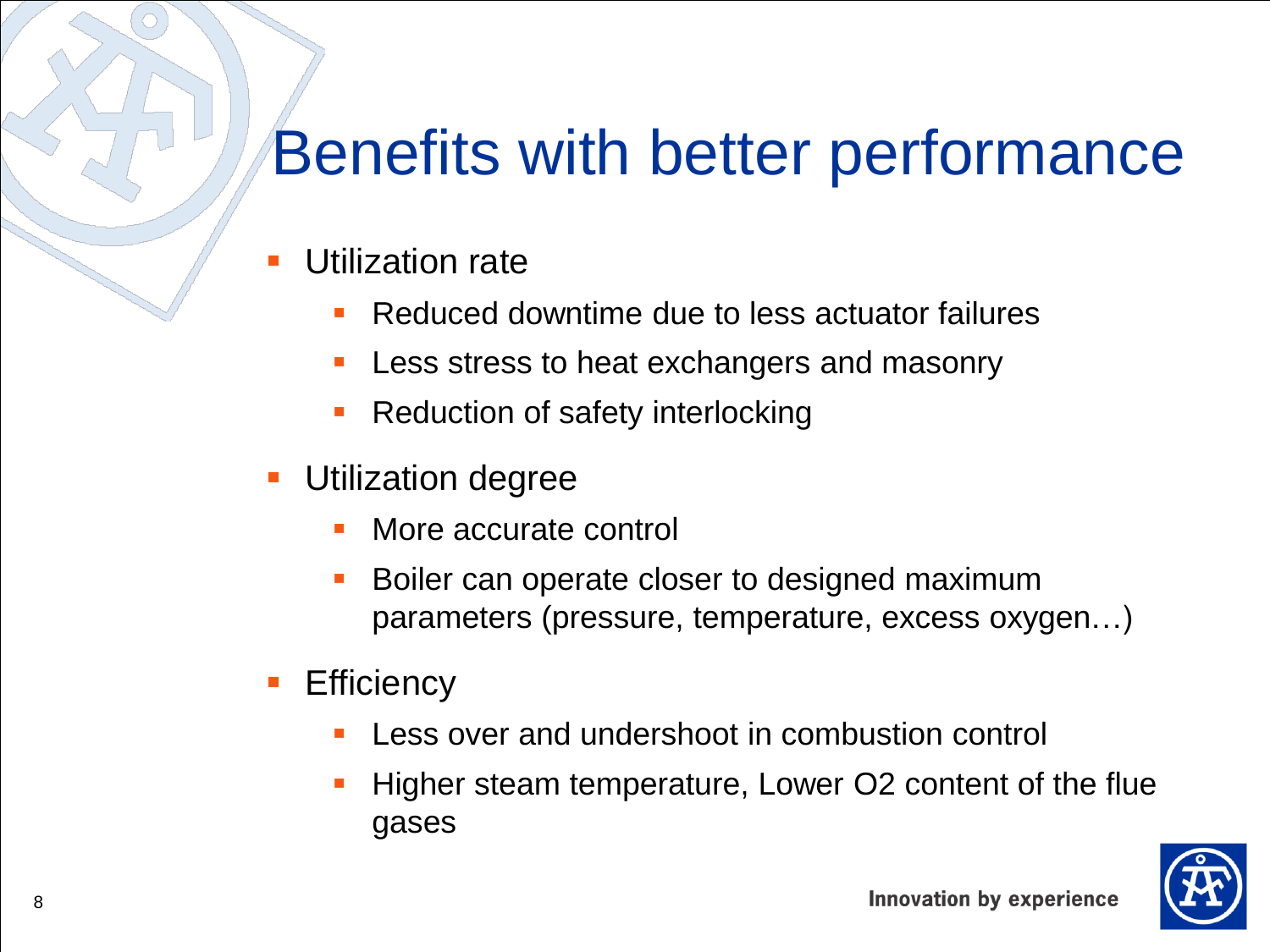## Benefits with better performance

- Own consumption of electric power
	- Reduction of feed water pump, air- ja ID-fan power
	- Optimization of pressure losses and air flow
- Maintenance costs
	- Less wearing to actuators due to less control actions
	- Minimization of pressure differences reduces wearing
	- Reduced downtime expenses

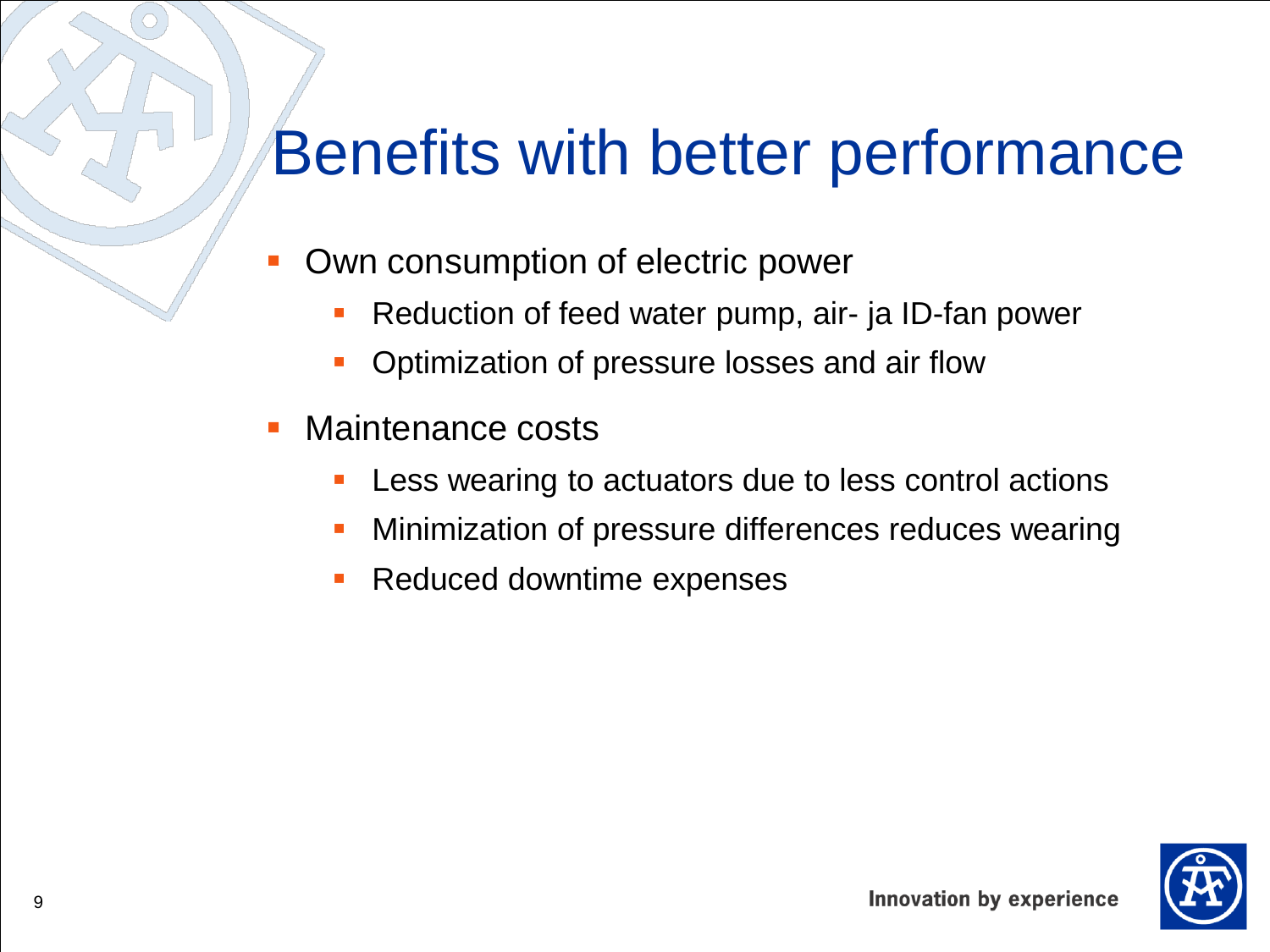## Benefits with better performance

Friendly for environment

- Optimization of O2 level and stabilization of the combustion process
	- NOx-, CO- and particle exhausts
	- Tightened emission levels due to legislation
- **Savings in some executed projects comparable to ~1% better efficiency**
	- [Balance+ valuation](Balance+_Valuation_revB.xlsx)



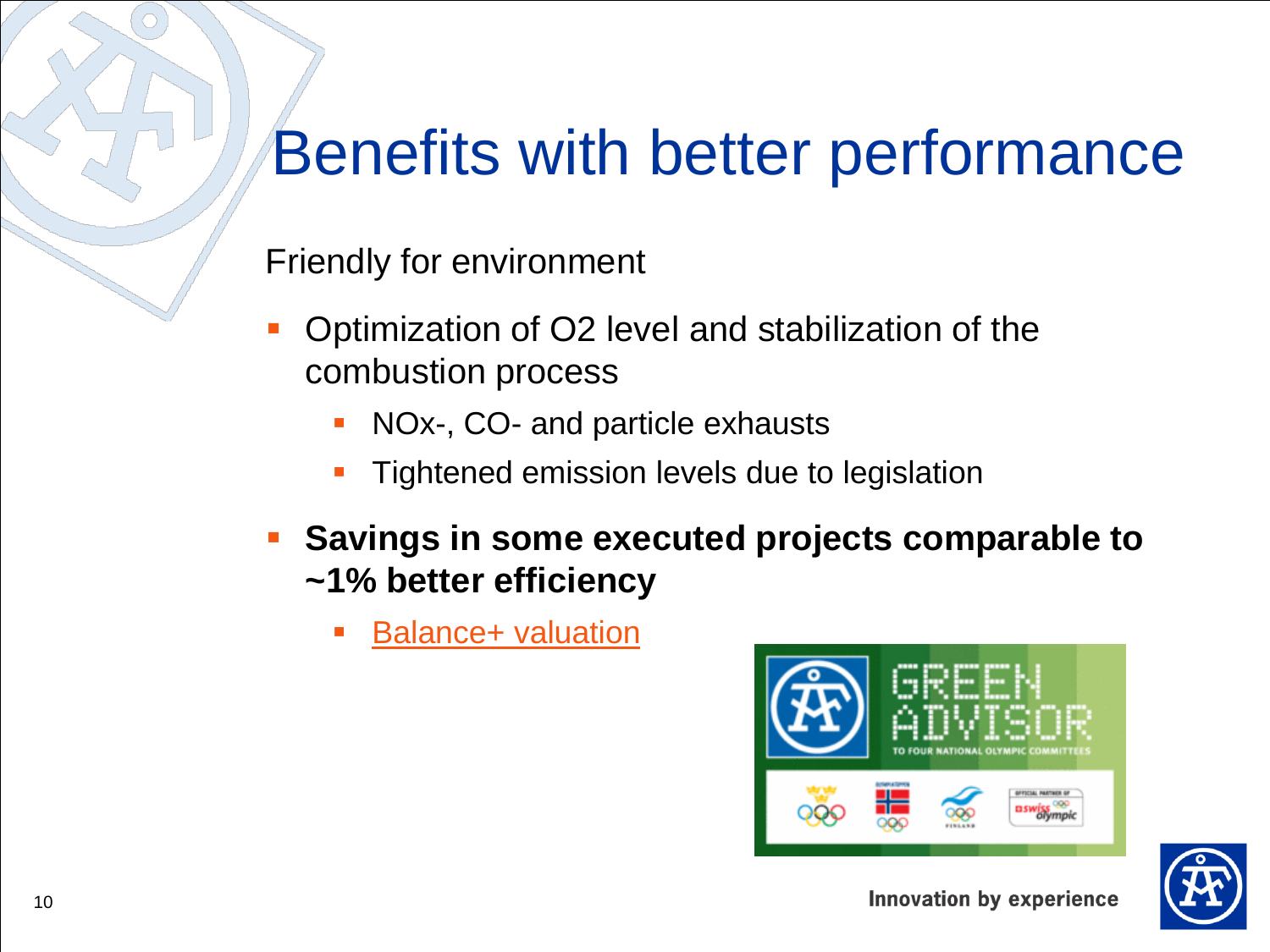## IE-directive's discharge limits

#### Discharge limits tighten in 2016

|                | <b>Biomass</b> | <b>Liquid fuels</b> | <b>Peat</b> | <b>Gas fuels</b> | <b>Mineral</b><br>coal and<br>brown coal |
|----------------|----------------|---------------------|-------------|------------------|------------------------------------------|
| 50-100 MW      |                |                     |             |                  |                                          |
| $ {\rm SO}_2 $ | 200            | 350 (850*)          |             | $35(5^{**})$     | 400                                      |
| $NO_{x}$       | 300            | 450                 | 300         | 100              | 300                                      |
| Particles      | 30             | 30                  | 30          | 5                | 30                                       |
| CO             |                |                     |             | 100              |                                          |
| 100-300 MW     |                |                     |             |                  |                                          |
| $ SO_2 $       | 200            | 250                 | 300         | $35(5**)$        | 250                                      |
| $NO_{\rm x}$   | 250            | 200                 | 250         | 100              | 200                                      |
| Particles      | 20             | 25                  | 20          | 5                | 25                                       |
| CO             |                |                     |             | 100              |                                          |

\* Time of operation at maximum 1500 h/a \*\*For liquefied petroleum gas

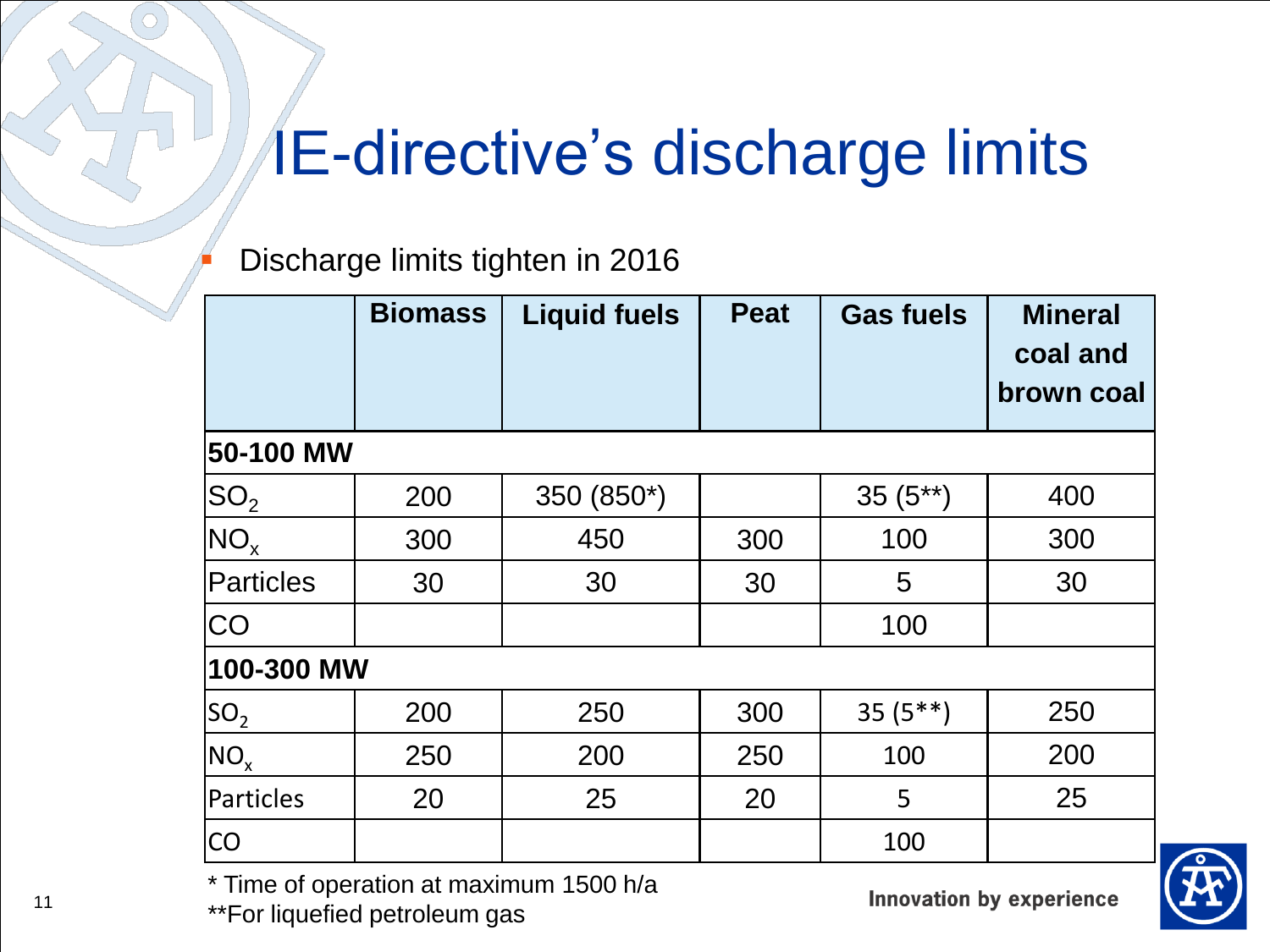## IE-directive's discharge limits

- Boiler's combustion control optimization to improve the emissions.
- **Efficiency and NOx emissions can be optimized with** more stable combustion control.
- The possibility to avoid or decrease expensive process investments or solutions based on secondary methods for taking emissions to the level of new requirements.
- Improvement possibilities have to be estimated according to each plant.

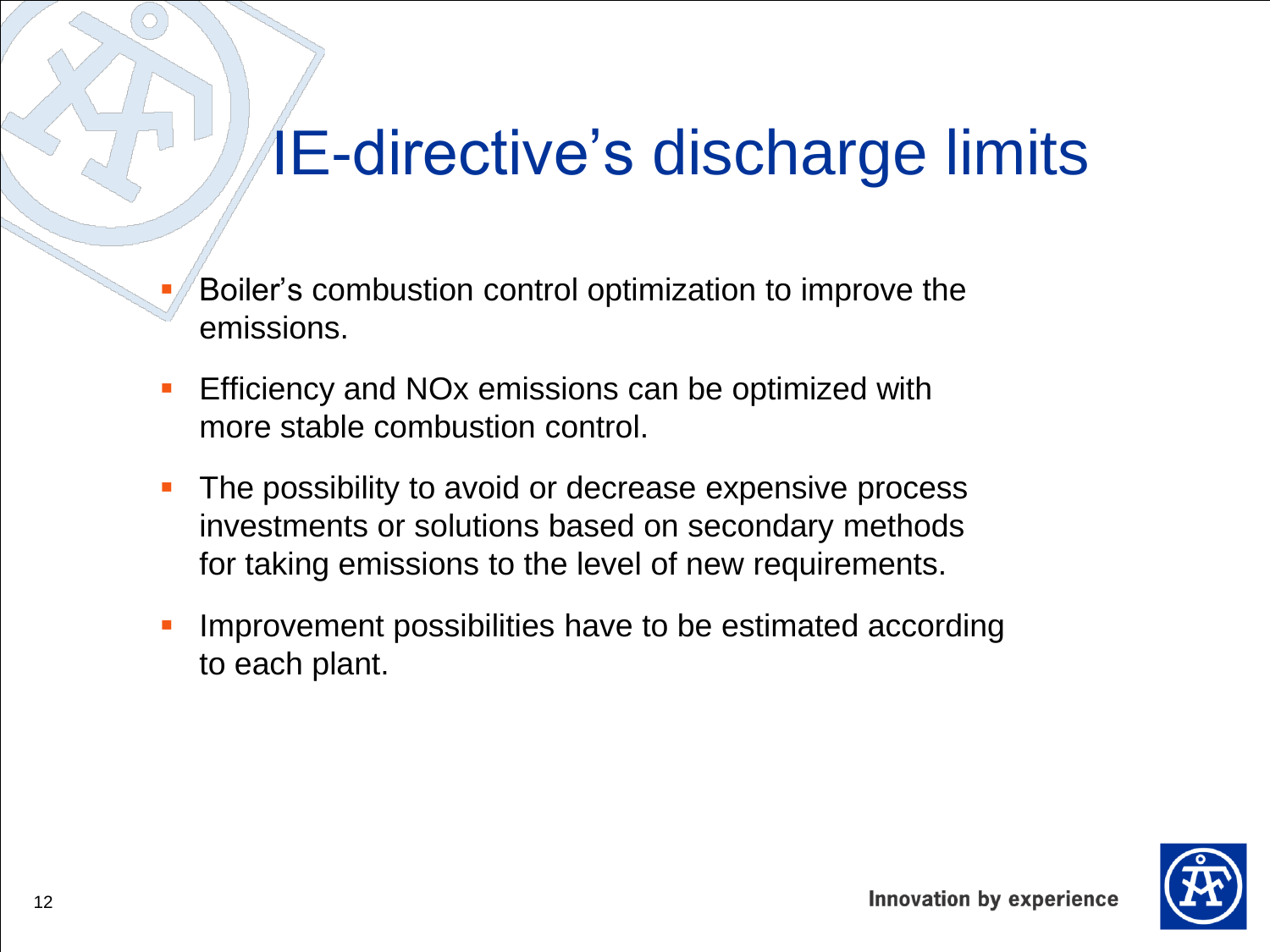### Flue gas' excess oxygen level effect to NOx



*Optimization of terminal oxygen level on the grounds of CO-emission rate reduces NO<sup>x</sup> – emissions. Stabilization of combustion power and air controls enables the boiler's running at lower terminal oxygen content than earlier.*

500 $|$ NO $_{\sf x}$ [ppm]  $O<sub>2</sub>$  level  $[%]$ 0 2 4 6 8 10 400 300 200 100

*NO<sup>x</sup> –emissions' dependence on air factor. As rule of thumb is considered that NO<sup>x</sup> –emissions are directly proportional to the boiler's terminal oxygen level.*

 In our projects made for forest industry we have been able to reduce boilers' combustion gas' excess oxygen level 0,5 - 2%. This means 15-40% reduction to  $NO_{x}$ emissions. (for example Kauttua).